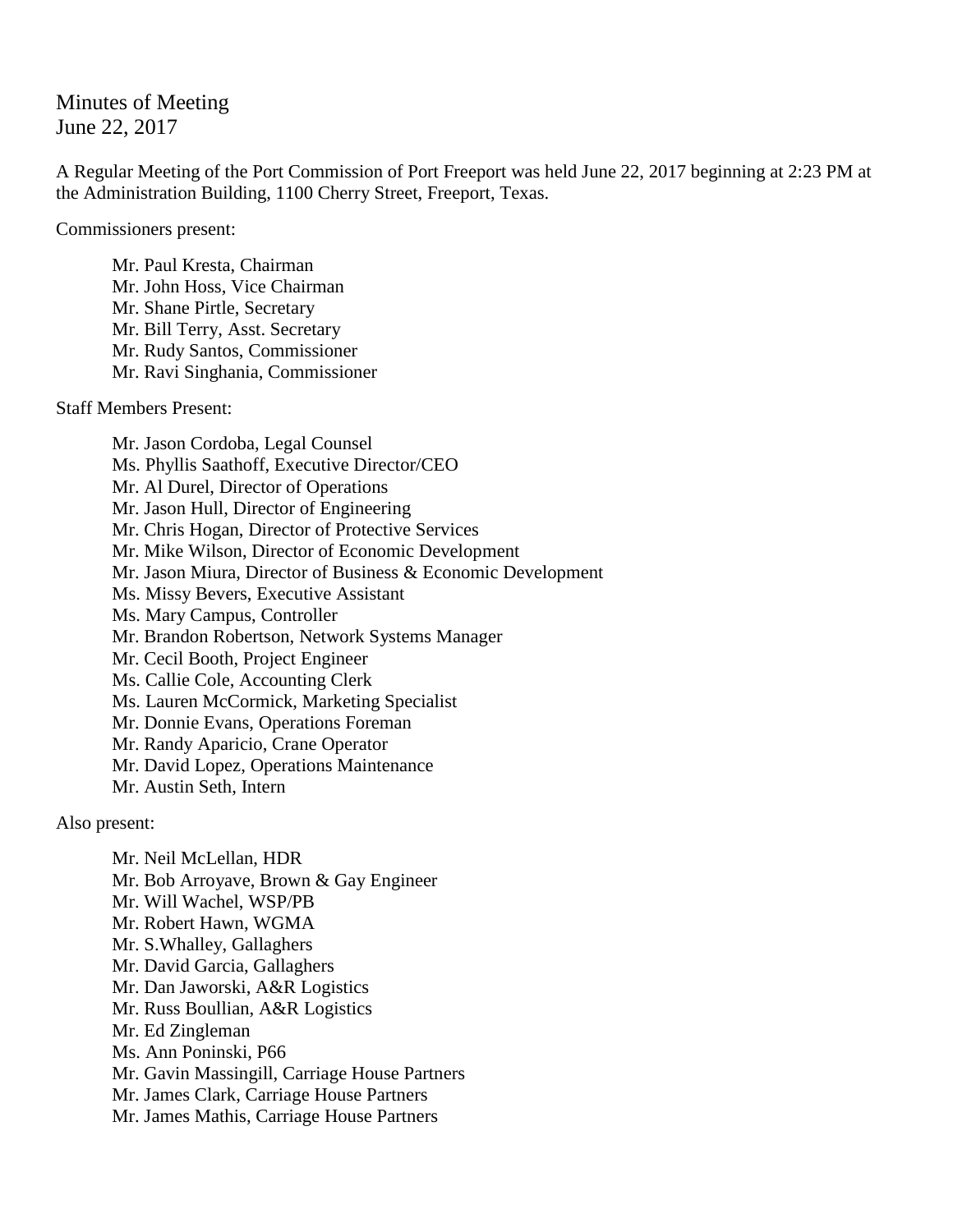- 1. CONVENE OPEN SESSION in accordance with Texas Government Code Section 551.001, et. seq., to review and consider the following:
- 2. Invocation Mr. Bobby Fuller, Texas Port Ministry
- 3. Pledge of Allegiance: U.S. Flag & Texas Flag
- 4. Roll Call. All members of the Board were present.
- 5. Safety Briefing Mr. Chris Hogan.
- 6. Approval of minutes from the Regular Meetings held May 25, 2017 and June 8, 2017.

A motion was made by Commissioner Pirtle to approve the minutes as presented. The motion was seconded by Commissioner Terry with all Commissioners present voting in favor of the motion.

7. Presentation of U.S. Department of Transportation Certificate of Project Designation to Port Freeport.

Ms. Saathoff stated the Port received a certificate issued by the U.S. Department of Transportation dated March 16, 2017 designating Port Freeport as having marine highway and called on Jason Miura to provide further details. Mr. Miura stated in 2014 Port Freeport submitted an application to U.S. Department of Transportation for designation between Port Freeport and Port Houston for a marine highway along the Intercoastal Waterway. From the research conducted, it was determined through a container-on-barge service combined with the Port's heavy lift corridor, a reduction in area truck traffic and related emissions can be achieved. The U.S. Department of Transportation recognized the Ports efforts and granted the marine highway designation.

8. Receive update from Carriage House Partners, LLC regarding 85<sup>th</sup> Texas Legislative Session and related legislative affairs.

Mr. Gavin Massingill with Carriage House gave an overview of the recent Texas legislative session. Of the bills filed this session, 135 were monitored for Port Freeport. 43 bills were considered priority and out of those, 30 died and 13 were sent to the governor. Mr. Massingill highlighted the bills outlined in the summary letter presented to Board. He also stated the Governor is planning to call a Special Session to begin July 18 to discuss certain sunset provisions and bills that were not passed in regular session.

- 9. Reports from Executive Staff:
	- A. Receive report from Executive Director/CEO on activities and matters related to administrative affairs. Port tenant updates, USCOE, rail issues, AAPA Committees, leases, contracts, upcoming Port and civic events and other related administrative affairs.

Ms. Saathoff reported on upcoming matters and events. The agency decision milestone meeting regarding the channel project is set for July 31. Staff is gearing up for the 2018 budget. Proposed dates for budget workshops will be forthcoming. Jessica Hart with Senator Ted Cruz's office will visit the Port June 26 for a briefing on the channel project. Later that day, Ms. Saathoff will be giving a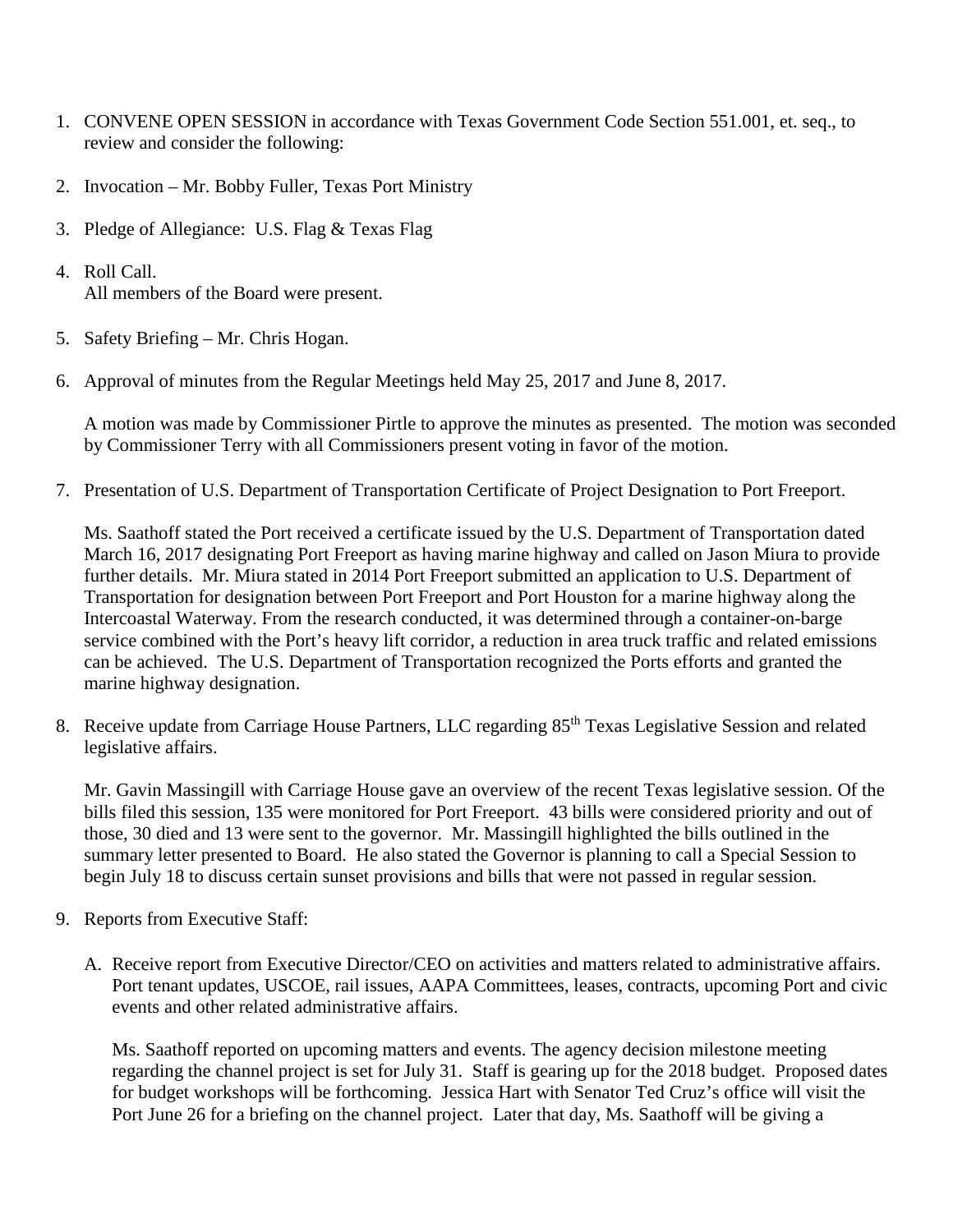presentation to the Economic Alliance Joint Road & Bridge Committee in Pearland. The U.P. Annual Port's and Short Line Conference is scheduled for July 31-August 2. Ms. Saathoff plans to attend. Following the conference August 4, Union Pacific automotive team has scheduled a visit to the Port.

B. Receive report from Controller on monthly activity and matters related to financial results, investments, insurance, leases, real property matters and other related administrative affairs.

Ms. Campus gave a brief update on the software project stating departmental meetings to discuss the needs and processes for each department have recently wrapped up. Software has been purchased and the gap analysis is almost complete. Development and integration is scheduled for July. Ms. Campus then gave a brief presentation regarding financials for the month of May.

C. Receive report from Director of Engineering on activities and matters related to Freeport Harbor Federal Channel, capital projects and other projects, Hydrographic Report and other related facility engineering matters.

Mr. Hull shared photos of construction progress at Freeport LNG for Trains 1, 2 and 3, the build-out at the Emergency Operations Building, and Building 51 paving project. Mr. Hull received notice that Dow will be doing maintenance dredging of their berths beginning in August with completion by December 15. Placement area Memorandum of Understanding has been sent to the Corps for drafting of documents for execution. Anticipate bringing the agreement to the Board in July. The Sabine to Galveston study is still open for comment, and closes June 26. Comments for Port Freeport will be submitted.

D. Receive report from Director of Operations on activities and matters related to operations, vessel activity, tonnage and other related port operation matters.

Mr. Durel explained the how challenging it can be to safely evacuate someone if they are injured aboard a vessel. He and staff have been working jointly on a project to address the issue. He introduced staff who assisted with the research and development, Donnie Evans - Maintenance Foreman, David Lopez – Welder/Fabricator and Randy Aparicio - Gottwald Crane Operator/Crane Maintenance. He then shared photos of a 20-ft. container modified and outfitted with equipment needed to make rescues from a vessel. Mr. Durel also introduced intern Austin Seth who is a student at Texas A&M in maritime administration.

E. Receive report from Director of Protective Services on matters related to safety meetings/injury report, security meetings, EMS update and other related safety, security and environmental matters.

Mr. Hogan reported that Jason Caywood attended an AXIS Boot Camp and is now certified AXIS specialist which means he can perform in house security camera trouble-shooting, design and placement. Mr. Hogan reported attending the Texas Emergency Management Conference in San Antonio. He also updated the Board on safety incidents that occurred in May.

F. Receive report from Director of Business & Economic Development on activities and matters related to industry meetings and Port presentations, Port events, and other related trade development or community relation matters.

Mr. Miura introduced the department's new Marketing Specialist Lauren McCormick. He reported on the GM Executives Port Visit June 15 along with representatives from Horizon Terminals and Amports.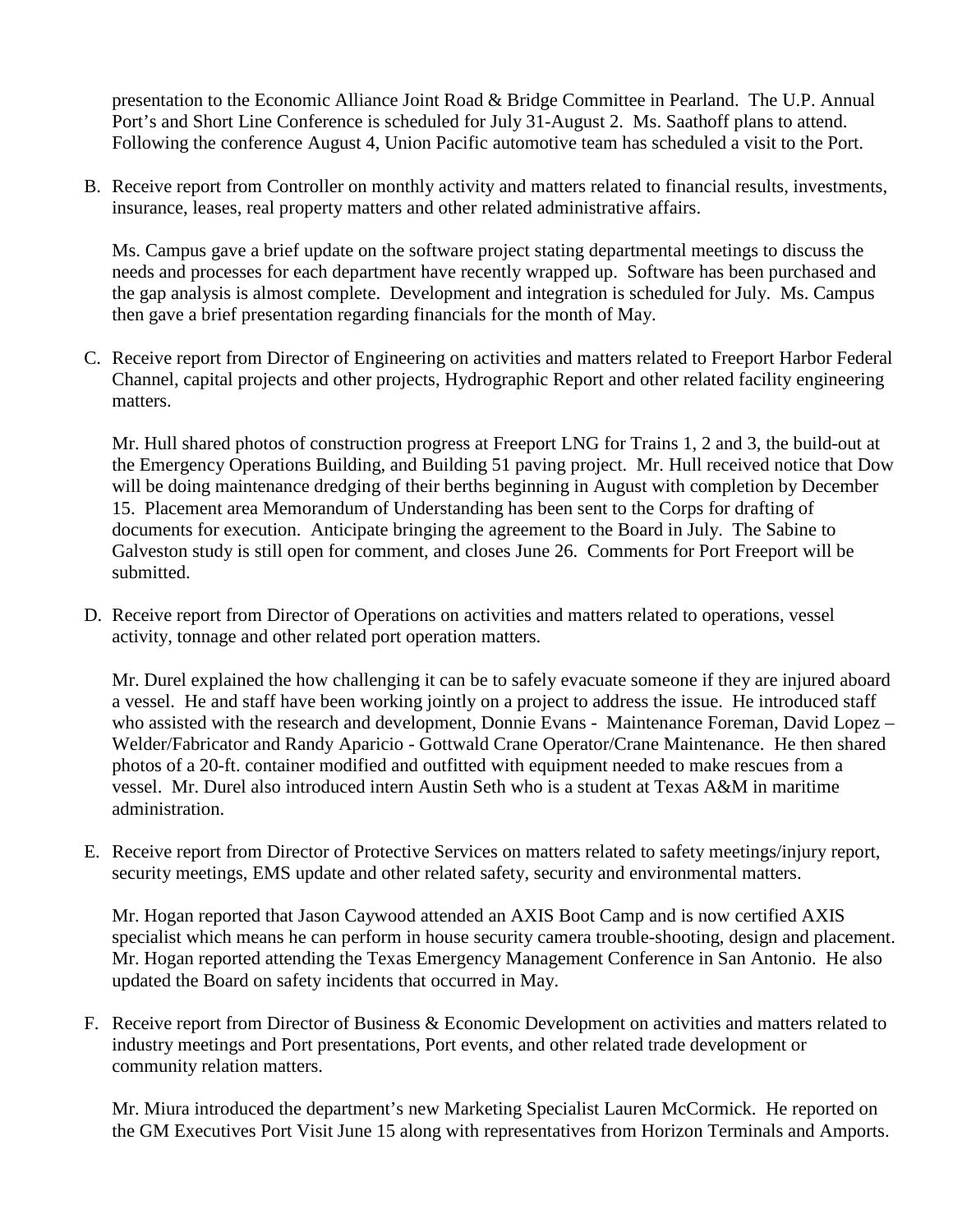He noted that members from University of Houston - Sugarland will visit the Port June 26 to discuss training opportunities. Breakbulk is scheduled for October 17-19 in Houston. Mr. Miura invited everyone to check the Port's website for new information. He noted the website now has a Careers tab and will soon have a Pilot Board Commission tab completed by the end of the month. New photos of the Port are forthcoming from the photo shoot that took place recently. The next Rail District meeting will be July 21 in Richmond. There was no meeting held in June due to lack of quorum.

- 10. Receive report from Commissioners on matters related to:
	- A. June 8 Finance Advisory Committee

Commissioner Terry reported the committee discussed Port Freeport's liability insurance as well as a cyber liability policy. Both items will be discussed further and considered for approval later on the agenda.

B. Meetings and conferences attended, Port presentations and other related Port Commission matters.

Commissioners Pirtle and Terry reported attended the GM Executives meeting.

11. Public Comment

There were no public comments.

12. Approval of financial reports presented for the period ending May 31, 2017.

A motion was made by Commissioner Terry to approve the report as presented by staff. The motion was seconded by Commissioner Santos with all Commissioners present voting in favor of the motion.

13. Approval of Port Freeport liability insurance through broker, Arthur J. Gallagher & Co., for a total premium of \$137,713.00.

Ms. Campus gave a brief presentation summarizing the policies up for annual renewal July 1 which include auto, general, maritime and public officials' liability. Total premium of \$131,635.00 for these insurances is an 11% savings from the previous year. Mr. Brandon Robertson gave a brief presentation regarding cyber liability, an optional coverage for consideration. The premium for this coverage is \$6,078.00. It is staff's recommendation to renew the Port's liability insurance to include the cyber liability policy in the total amount of \$137,713.00.

After discussing scenarios where the cyber liability insurance would protect the Port, the decision was made to hold off adding this coverage to the policy.

A motion was made by Commissioner Hoss to accept staff's recommendation for renewal of insurance policies without the cyber liability in the account of \$131,635.00. The motion was seconded by Commissioner Singhania with all Commissioners present voting in favor of the motion.

Commissioner Kresta asked for a motion regarding coverage for the cyber liability insurance. With no motion heard, this item was tabled.

14. Approval of extension of Port Freeport electricity contract with Reliant.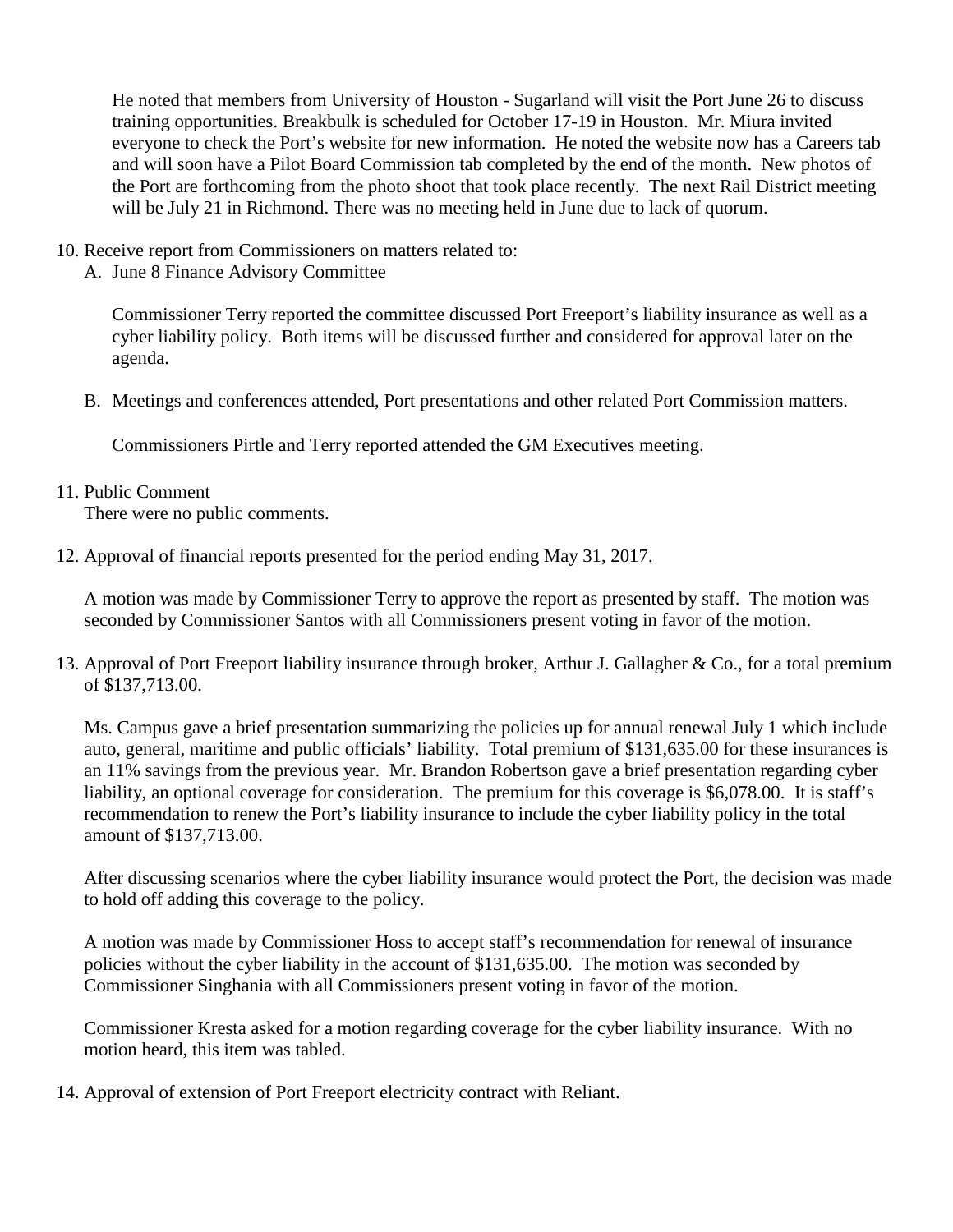With electricity rates at a record low, Ms. Campus discussed options with the Port's consultant to see if there were any opportunities for the Port to take advantage of the low rates. The consultant came up with four options: 1) cancel existing contract and request proposals for new contract, 2) blend and extend current contract, 3) enter negotiations for an extension of current contract, or 4) do nothing. After reviewing all four options, staff recommends to proceed with Option 3 and negotiate an extension of the current contract with Reliant which would expire December 31, 2023. The final rates will be determined at contract extension date.

A motion was made by Commissioner Pirtle to accept staff's recommendation for Option 3 to extend the current contract. The motion was seconded by Commissioner Hoss with all Commissioners present voting in favor of the motion.

15. Approval of Executive Director/CEO & Commissioner(s) travel for June and July 2017.

Ms. Saathoff stated that she will be attending the Change of Command Ceremony at USACOE Southwest Division in Dallas June 29 and will also be attending the Union Pacific Ports & Short Line Conference, along with Commissioners Pirtle and Singhania, July 31 – August 2 in Omaha, Nebraska.

A motion was made by Commissioner Hoss to approve the travel. The motion was seconded by Commissioner Santos with all Commissioners present voting in favor of the motion.

16. Adoption of a resolution approving the acceptance of the Port's portion of proceeds received from high bidders on delinquent tax property held in trust by Brazoria County, Texas and authorizing the Chairman to join in conveyance to high bidders.

Ms. Saathoff read the account numbers included in the resolution exhibit adding that it is staff's recommendation to approve these offers.

A motion was made by Commissioner Hoss approve the resolution. The motion was seconded by Commissioner Pirtle with all Commissioners present voting in favor of the motion.

17. Approval of Port Freeport Tax Abatement Guidelines through July 31, 2018.

Ms. Saathoff stated the guidelines were last updated in October and extended through May. The guidelines have been reviewed and now incorporates a change stating any project over a billion dollars will be eligible for a 10-year abatement period and would no longer be a variance under the guidelines. It is staff's recommendation to approve the changes to the guidelines with an effective date of June 1, 2017 running through July 31, 2018.

A motion was made by Commissioner Singhania to approve the guidelines as presented. The motion was seconded by Commissioner Pirtle with all Commissioners present voting in favor of the motion.

18. Discuss and consider ratification of the prior approval of the following tax abatement agreement: Phillips Company Reinvestment Zone No. 7.

At this time, Commissioner Kresta and Terry recused themselves from discussion and voting on this matter.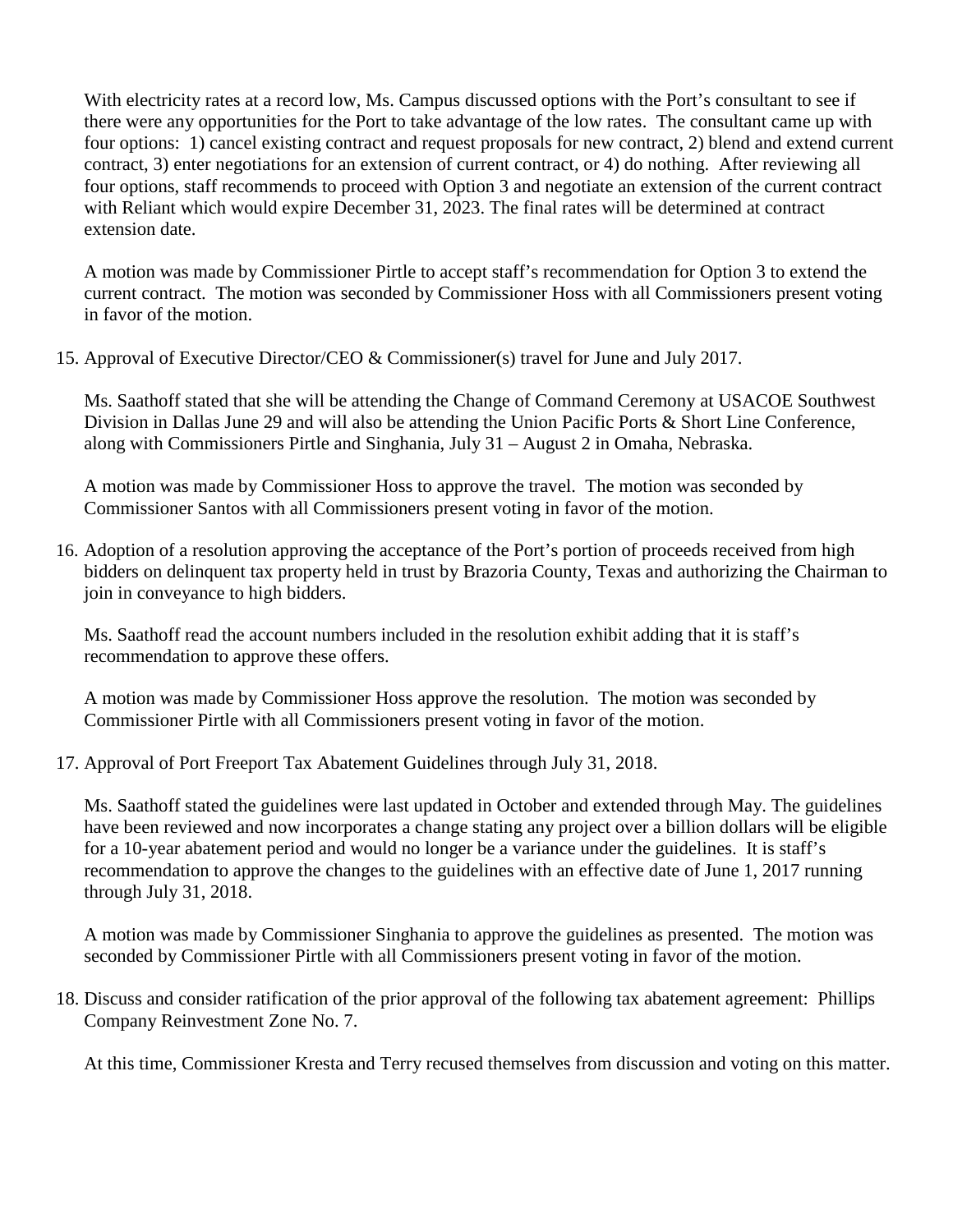Ms. Saathoff stated this abatement was previously approved. Under the new guidelines, this abatement is eligible for a 10-year abatement and would not be considered a variance. It is staff's recommendation the Board ratify the previous action taken under the new eligibility guidelines.

A motion was made by Commissioner Pirtle to approve ratification of the agreement. The motion was seconded by Commissioner Singhania with all Commissioners present voting in favor of the motion, and Commissioners Kresta and Terry abstaining.

19. Receive presentation regarding company overview from A&R Logistics.

Mr. Miura introduced Dan Jaworski and Russ Boullian with A&R Logistics who gave a brief presentation and overview of their company and the project they are bringing to Port Freeport.

- 20. EXECUTIVE SESSION in accordance with Subchapter D of the Open Meetings Act, Texas Government Code Section 551.001, et. seq., to review and consider the following:
	- A. Under authority of Section 551.071 (consultation with attorney) for discussion regarding:
		- 1. Consultation with attorney regarding the terms and conditions of a Lease Agreement between Port Freeport and A&R Logistics.
		- 2. Consultation with attorney regarding the terms and conditions of a Short-Term Agreement between Port Freeport and Horizon Terminal Services.
	- B. Under authority of Section 551.072 (deliberation of real property) for discussion regarding:
		- 1. The potential exchange, lease, or value of real property located at Port Freeport, including but not limited to Parcels 7, 8, 10, 26, and 37.
		- 2. The potential purchase, exchange, lease or value of real property located at Port Freeport, including but not limited to the real property located at and contiguous to Berths 1, 2, 5 and 7.
		- 3. Discussion regarding the potential exchange, lease or value of real property located in Freeport, Texas, including but not limited to the area known as the East End of Freeport and bordered by the following streets: FM 1495; East  $2<sup>nd</sup>$  Street; Terminal Street and East  $8<sup>th</sup>$  Street in Freeport, Texas.
		- 4. The potential exchange, lease, or value of real property located at Port Freeport, including but not limited to Parcels 4, 5, 6, 9, 14, 19, 27, 31, 34, and 38.
	- C. Under authority of Section 551.074 (deliberation of personnel matters) for discussion regarding: 1. Discussion regarding the goals and performance of the Executive Director/CEO.
- 21. RECONVENE OPEN SESSION to review and consider the following:
- 22. Approval of a Lease Agreement between Port Freeport and A&R Logistics.

A motion was made by Commissioner Pirtle to approve the lease agreement as recommended by staff. The motion was seconded by Commissioner Singhania with all Commissioners present voting in favor of the motion.

23. Approval of a Short-Term Agreement between Port Freeport and Horizon Terminal Services.